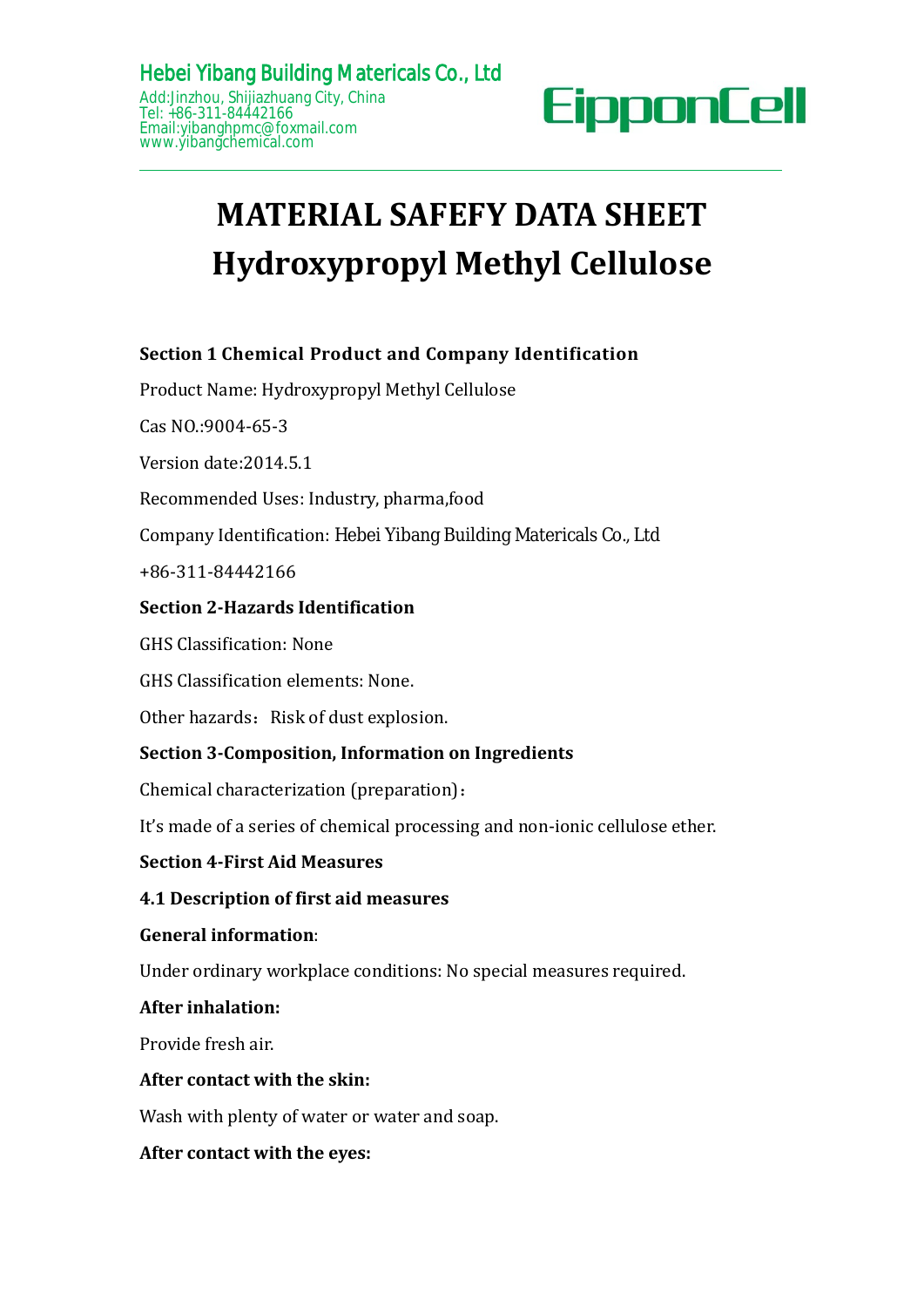### **Suitable extinguishing media**:

Water spray, water mist , extinguishing powder , foam , carbon dioxide .

# **Extinguishing media which must not be used for safety reasons**: water

jet.

# **5.2 Advice for firefighters**

# **Special protective equipment for fire fighting:**

Use respiratory protection independent of recirculated air.

### **Section 6: Accidental release measures**

# **6.1 Personal precautions, protective equipment and emergency procedures**

Avoid dust formation. Do not breathe dust.

# **6.2 Environmental precautions**

Cover any spilled material in accordance with regulations to prevent dispersal by wind.

### **6.3 Methods and material for containment and cleaning up**

Take up mechanically and dispose of according to local/state/federal regulations.

### **Further information:**

Eliminate all sources of ignition. Observe notes under section 7.

# **6.4 Reference to other sections**

Relevant information in other sections have to be considered. This applies in particular for information given on personal protective equipment (section 8) and on disposal (section 13).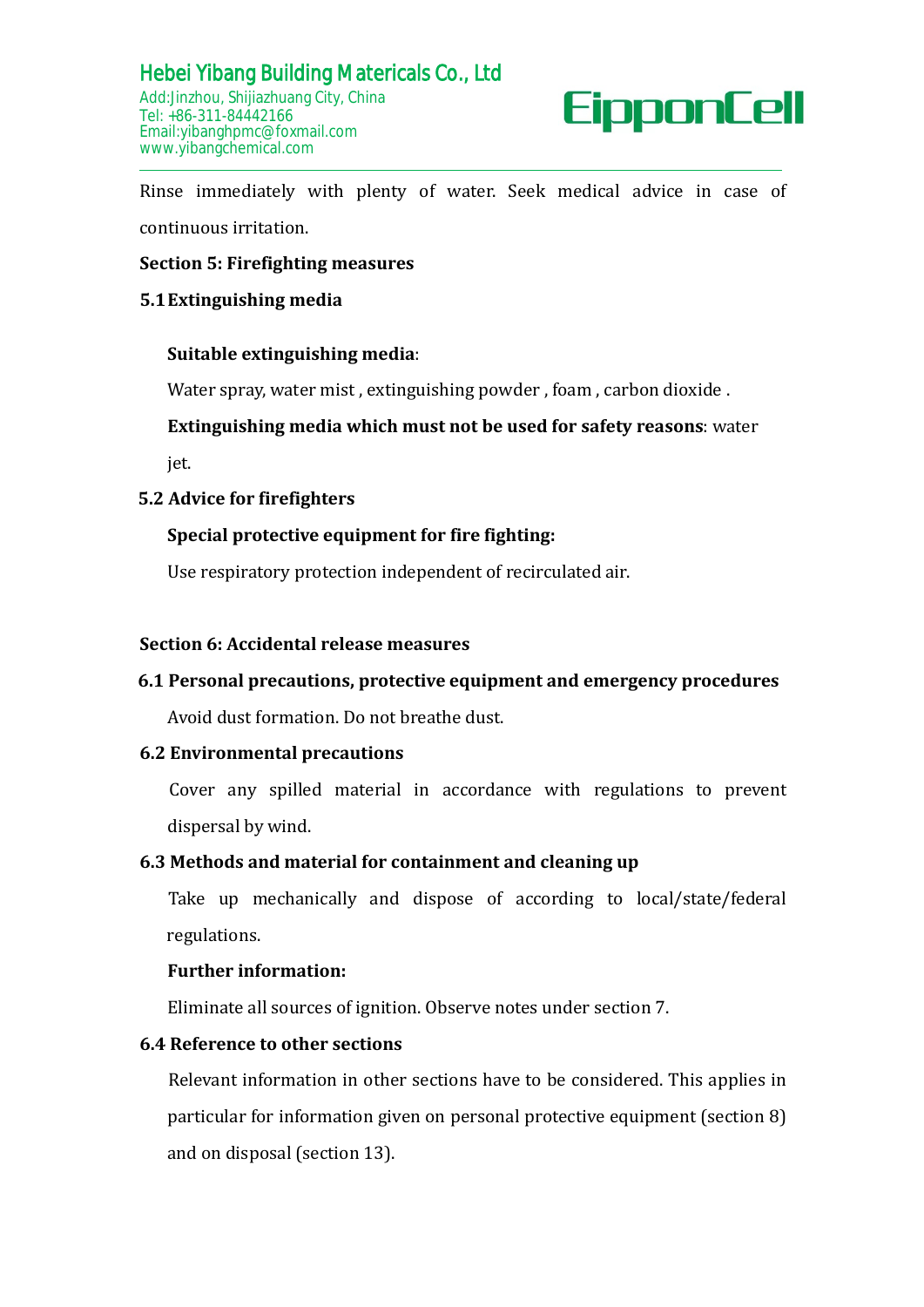# **Section 7: Handling and storage**

### **Precautions for safe handling**

Direct sunshine and raining, moisture must be avoided.

# **Section 8: Exposure controls/personal protection**

- **8.1 Control parameters**
- **8.2 Exposure controls**

### **8.2.1 Exposure in the work place limited and controlled**

### **General protection and hygiene measures:**

Do not breathe dust. Do not eat, drink or smoke when handling.

### **Personal protection equipment:**

### **Respiratory protection**

In case of dust formation: fine dust mask without protection rating.

# **Hand protection**

Recommendation: rubber gloves.

### **Eye protection**

Recommendation in case of dust formation: tight fitting protective goggles.

# **8.2.2 Exposure to the environment limited and controlled**

Only introduce into water purification plants in diluted state. Do not introduce large amounts into purification plants.

# **8.3 Further information for system design and engineering measures**

Observe regulations for protection against explosion.

### **Section 9: Physical and chemical properties**

### **9.1 Information on basicphysical and chemical properties**

**General information:**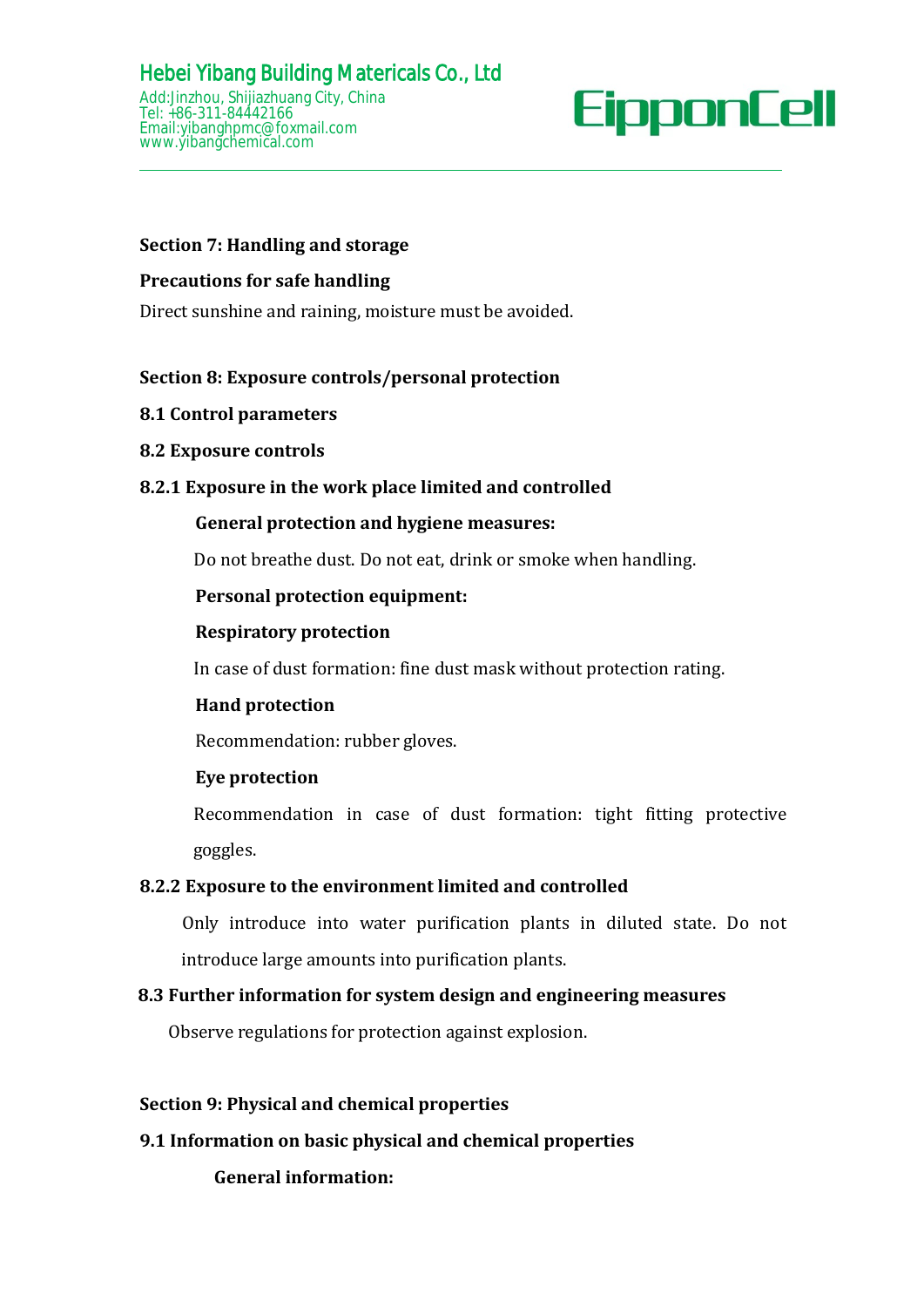# Hebei Yibang Building Matericals Co., Ltd Add:Jinzhou, Shijiazhuang City, China Tel: +86-311-84442166

Email:yibanghpmc@foxmail.com [www.yibangchemical.com](http://www.kimacellulose.com)



# **Section 10: Stability and reactivity**

### **10.1 Chemical stability**

Stable under normal temperatures and pressures

### **10.2 Conditions to avoid**

In compatible materials, dust generation, excess heat, strong oxidants.

### **10.3 Hazardous decomposition products**

Carbon Monoxide, irritating and toxic fumes and gases, carbon dioxide

### **Section 11: Toxicological information**

- **11.1 Epidemiology:** No information available
- **11.2 Teratogenicity:** No information available
- **11.3 Reproductive Effects:** No information available
- **11.4 Neurotoxicity:** No information available
- **11.5 Mutagenicity:** No information available
- **11.6 Other studies:** No data available

# **Section 12-Ecological Information**

No information available.

### **Section 13: Disposal considerations**

Discarded chemical is classified as a hazardous waste. Additionally, waste generator s must consult state and local hazardous waste regulations to ensure complete and

accurate classification.